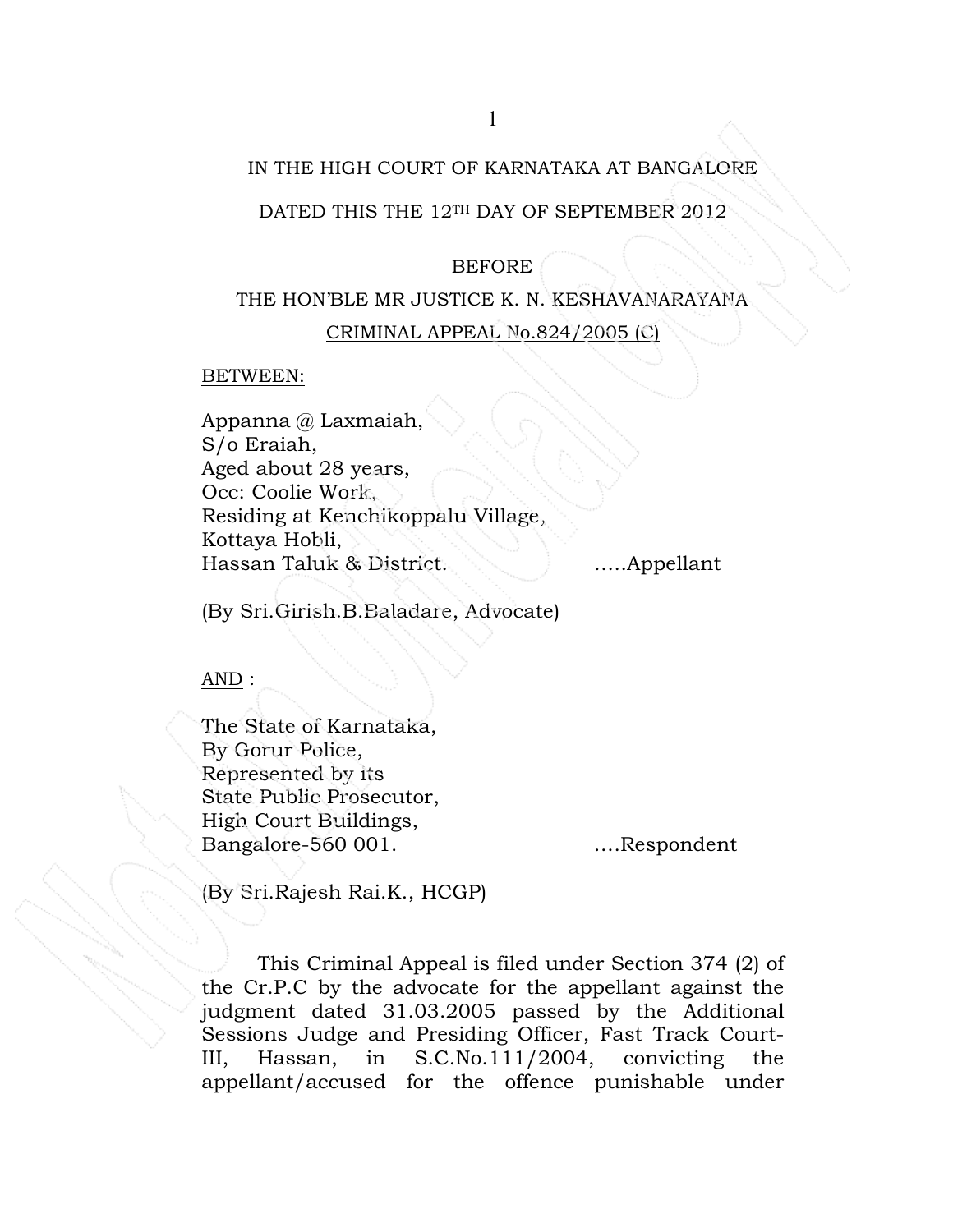Section 498-A of IPC and sentencing him to undergo R.I. for 3 years and to pay a fine of Rs.2,000/- in default to undergo R.I. for 15 days.

This Criminal Appeal coming for orders on this day, the court delivered the following:

#### J U D G M E N T

This appeal by the convicted accused in S.C. No.111/2004 before the Fast Track Court-III at Hassan, is directed against the judgment of conviction and order of sentence dated 31.03.2005 passed in the said case convicting him for the offence punishable under Section 498-A of IPC and sentencing him to undergo Rigorous Imprisonment for three years and to pay fine of Rs.2,000/ for the said offence.

2) The appellant was chargesheeted by Gorur police for the offences punishable under Sections 498-A and 302 of IPC alleging that the appellant/accused subjected his wife-deceased Kavitha to physical and mental cruelty and committed her murder on 17.04.2004 by assaulting her with a club, thereby committed the aforesaid offences.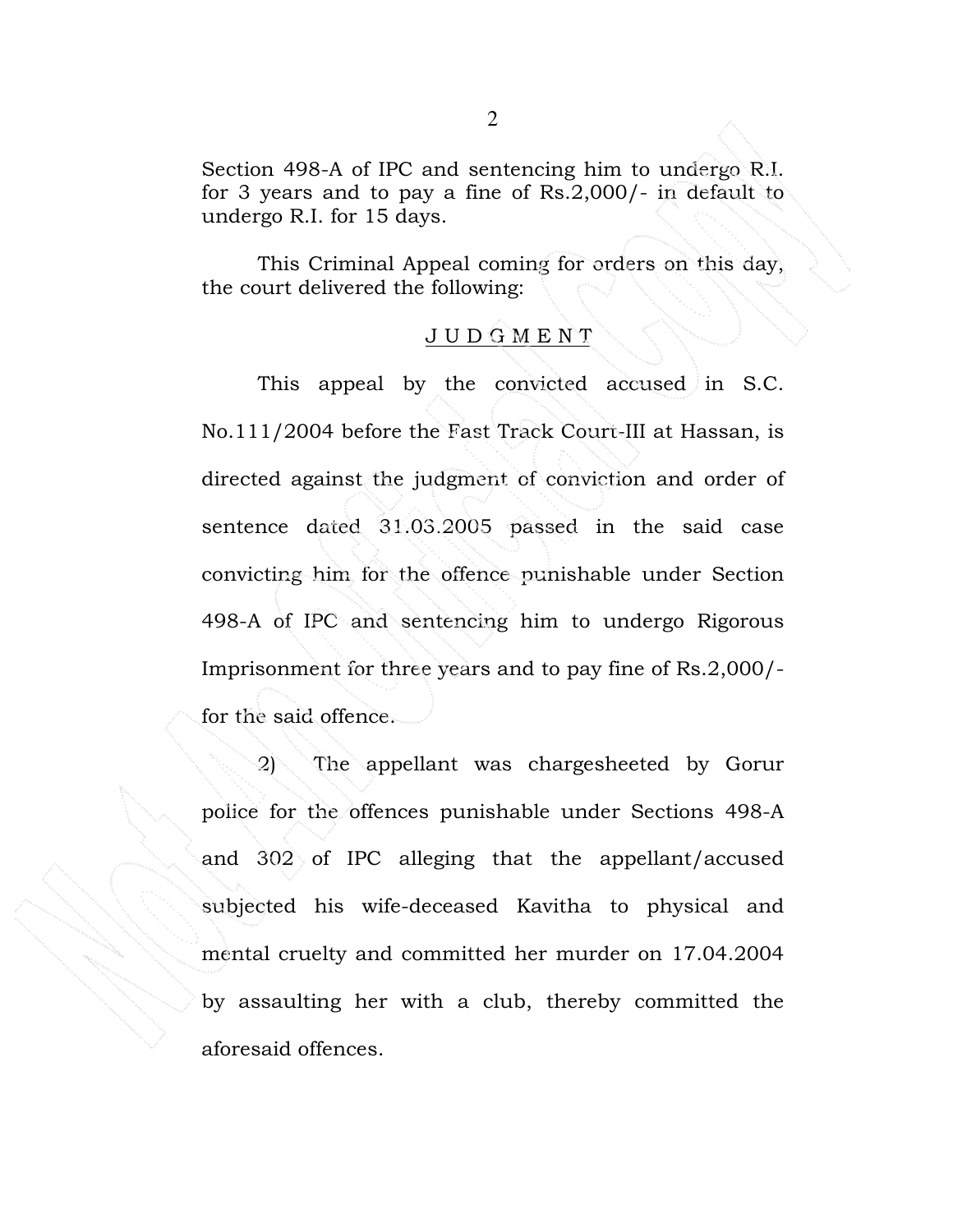3) The appellant pleaded not guilty for the charges levelled against him. The prosecution in support of the charges, examined PWs.1 to 20 and relied on documentary evidence-Exs.P1 to P26 and MOs. 1 & 2. The appellant/accused denied all the incriminating circumstances appearing against him. He did not choose to lead any defence evidence. His defence was one of total denial and that of false implication.

4) The learned Sessions Judge on appreciation of oral as well as documentary evidence, by the judgment under appeal though held that the prosecution has failed to establish the guilt of the accused for the offence punishable under Section 302 IPC, nevertheless held that the evidence on record established beyond reasonable doubt that the appellant subjected the deceased to mental and physical cruelty within the meaning of Clause (a) of Explanation to Section 498-A of IPC. In that view of the matter, the learned Sessions Judge acquitted the appellant for the charge under Section 302 of IPC and

3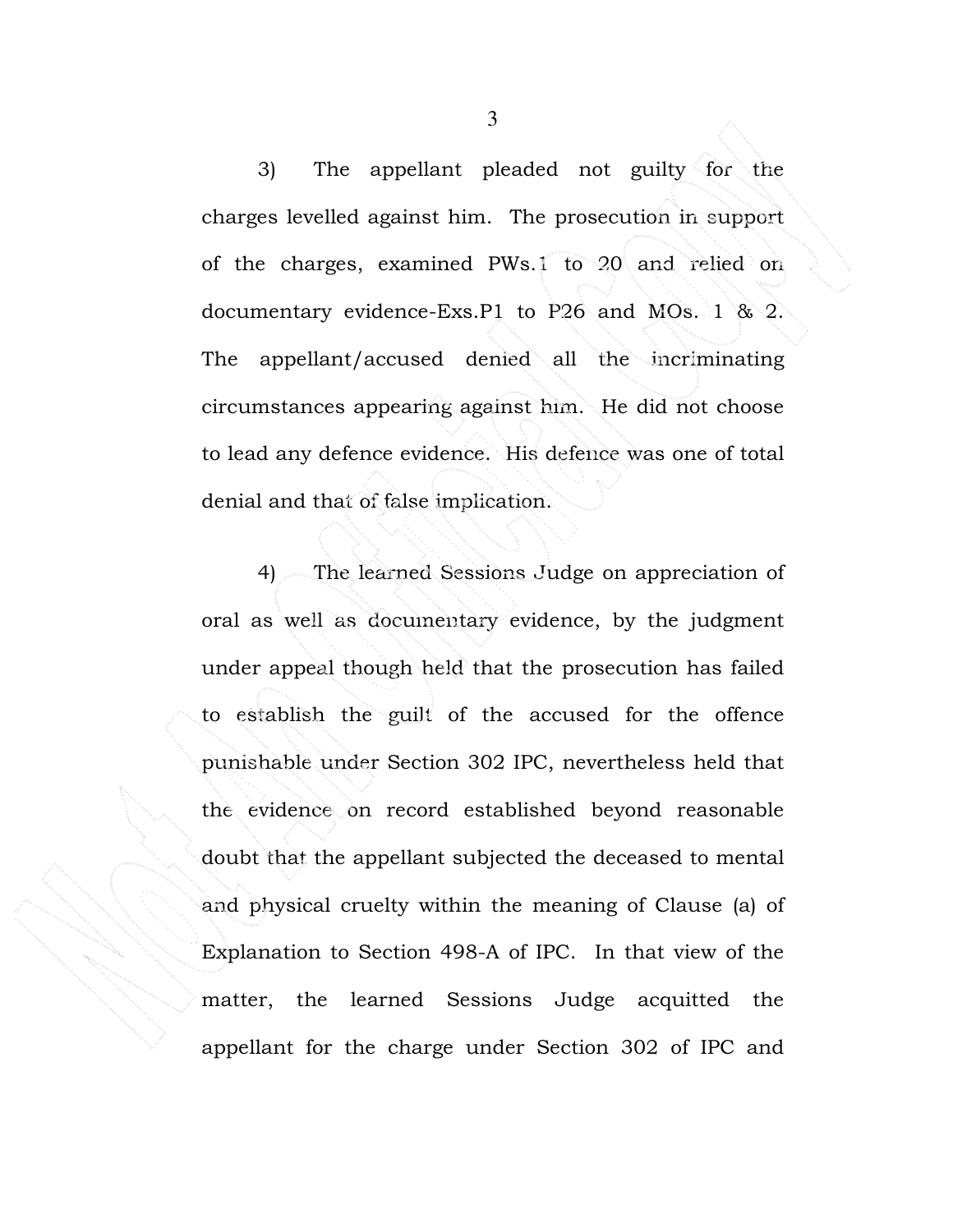convicted him for the offence punishable under Section 498-A of IPC. Aggrieved by the said judgment of conviction, the accused is in appeal before this Court.

5) I have heard the learned counsel appearing for the appellant/accused as well as the learned HCGP appearing for the Respondent-State and perused the records secured from the trial Court.

6) At the out set it is necessary to note that against the judgment of acquittal for the charge under Section 302 of IPC, no appeal was filed by the State. Therefore, the only point that arises for consideration in this appeal is, whether the learned Sessions Judge is justified in holding the appellant guilty of the offence punishable under Section 498-A of IPC?

7) Even according to the case of the prosecution, after the death of his first wife, the appellant/accused married deceased Kavitha. Even according to the oral evidence of the parents and other relatives of the

4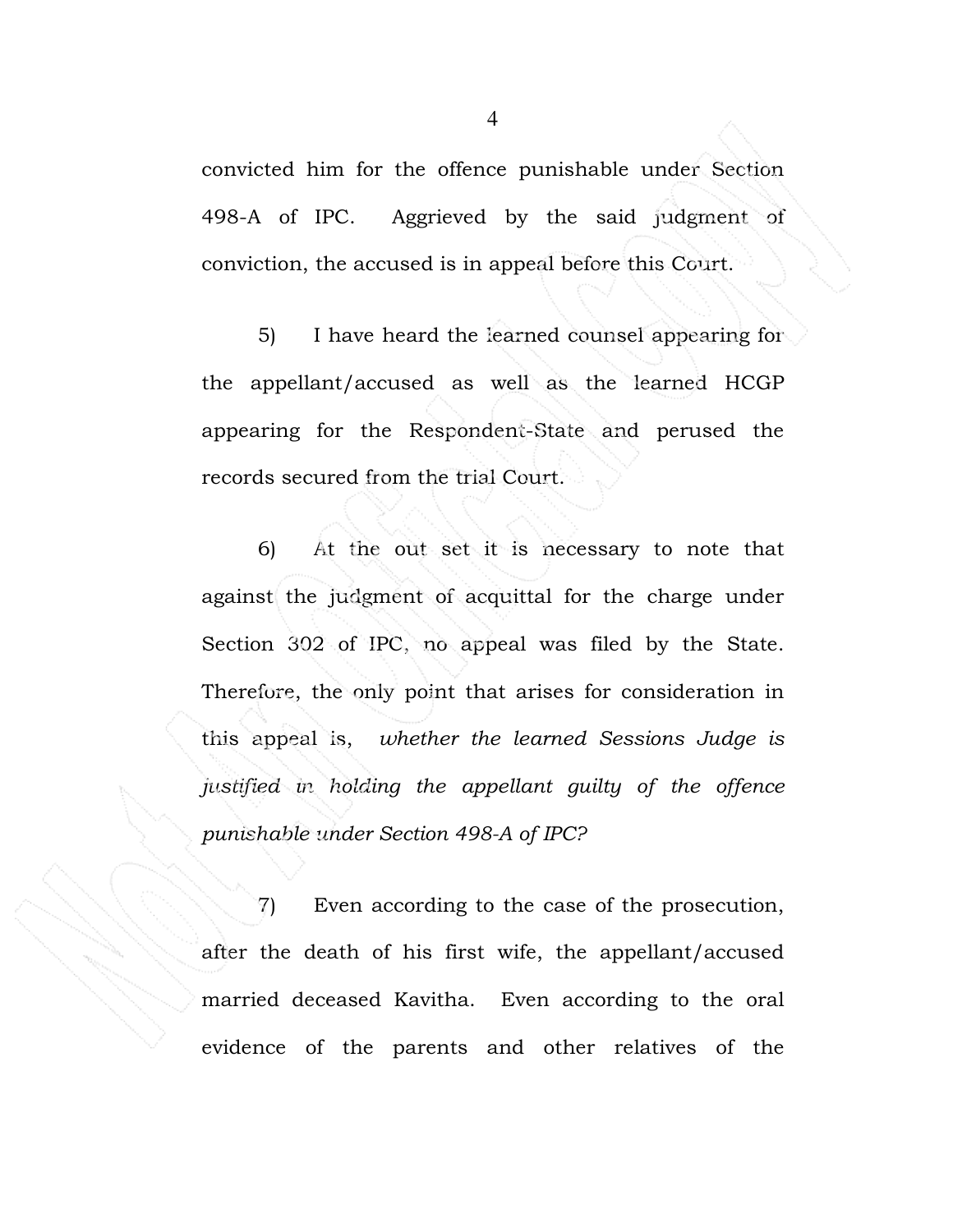deceased, it was a love marriage and the parents of both the deceased as well as the accused had not given their consent for the marriage, therefore, their marriage took lace in a temple. For about one year after the marriage, the couple lived happily and from the said wed-lock, the deceased gave birth to a male child. According to the prosecution, it is thereafter, the accused said to have started subjecting the deceased to cruelty by physically assaulting her every day under intoxication of liquor, as he was addicted to liquor.

8) In order to prove the charge for the offence punishable under Section 498-A, the prosecution examined PW.1:Jayamma-mother, PW.2:Savitha- younger sister, PW.4:Kalaiah-Junior Paternal Uncle, PW.,10:Kengaiah-father of the deceased and PW.18:Ganesha-younger brother of the accused. The prosecution in this regard has also examined PW.3- Jayanna, PW.11-Prema, PW.13-Kamalamma and PW.14- Netra, who are the residents of Kenchikoppalu village.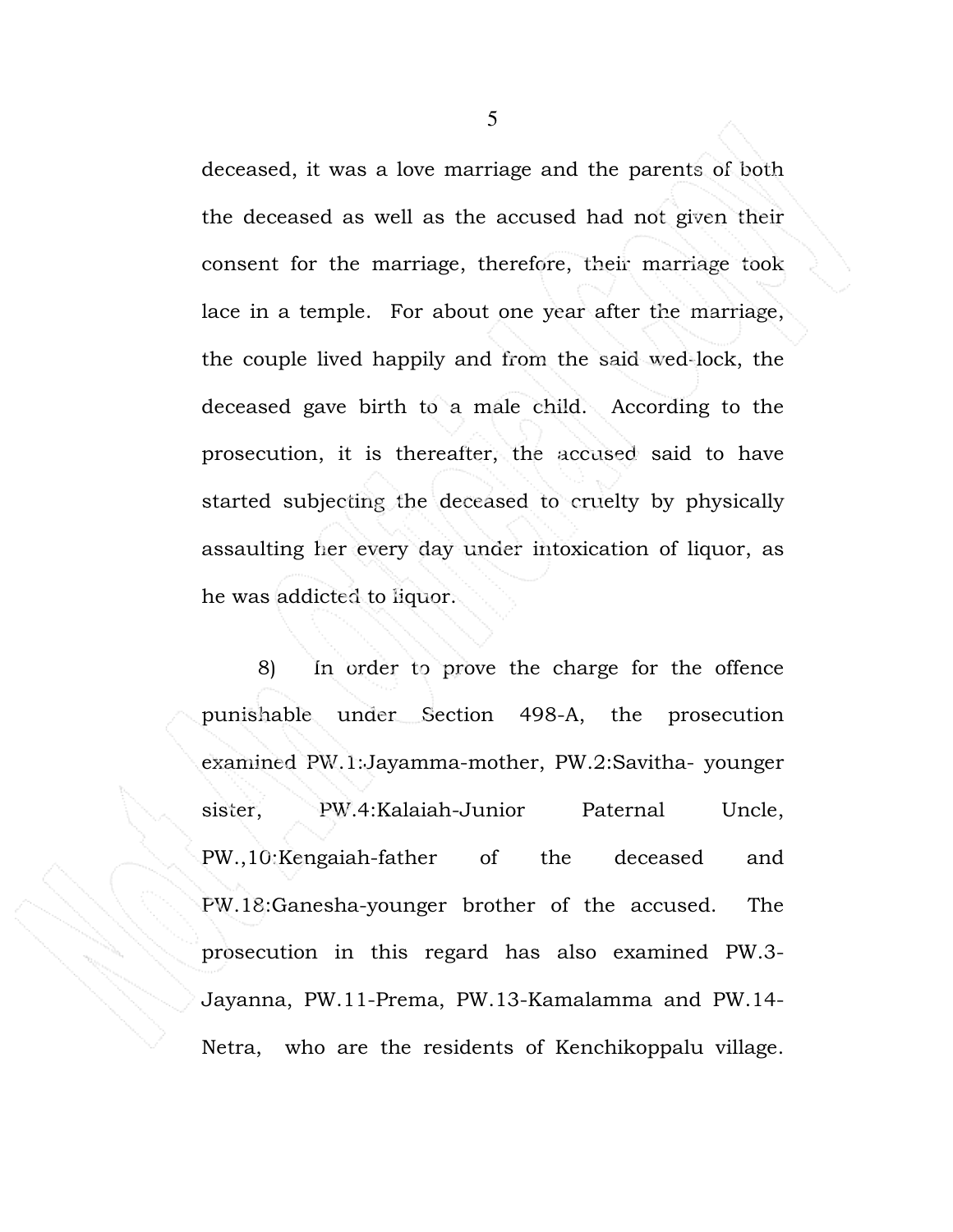The parents and other relatives of the deceased in their evidence did not whole-heartedly supported the case of the prosecution even with regard to the charge punishable under Section 498-A. There was some evidence on the part of PWs.11 & 13.

9) As could be seen from the judgment under appeal, the learned Sessions Judge referring to the evidence of all the above referred witnesses has come to the conclusion that their evidence would indicate that the accused used to beat the deceased every day after coming home fully drunk and thereby he was subjecting her to physical cruelty. The learned Sessions Judge has assumed this act on the part of the accused in beating the deceased under intoxication of liquor as 'cruelty' within the meaning of Clause (a) of Explanation to Section 498-A of IPC and on that basis has found the appellant guilty of the said charge. The correctness of the said finding is assailed in this appeal.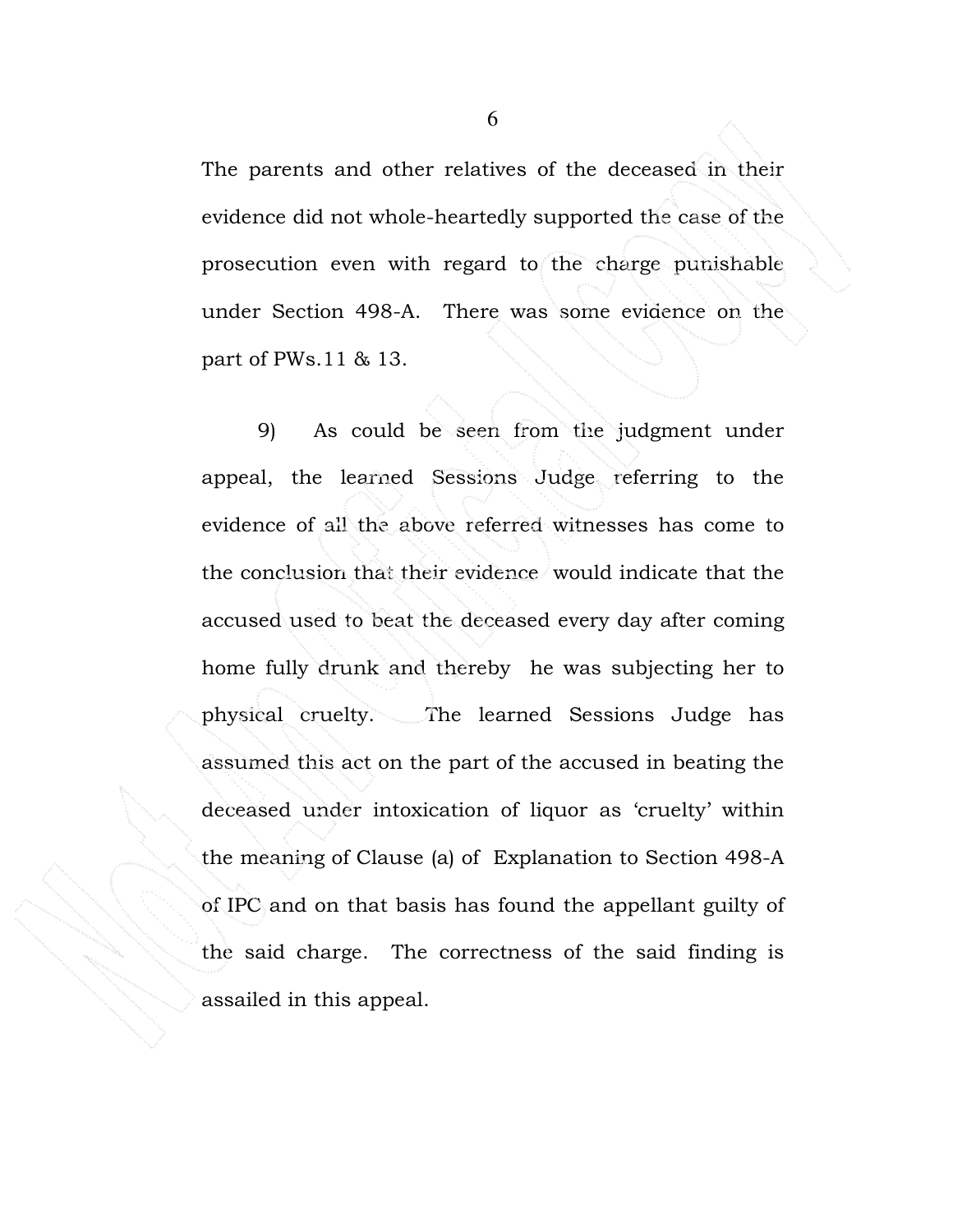10) No doubt, the object of introducing Chapter-XX(A) of IPC containing Section 498-A was to prevent torture to the woman by her husband or by relatives of her husband. However, every type of torture or cruelty as generally understood, is not punishable. The Legislatures while making the 'cruelty' to a married woman by her husband or the relatives of the husband punishable, have not left the expression 'cruelty' to be interpreted. The Legislatures have explained the meaning of 'cruelty' . Therefore, in order to find a person guilty of the charge under Section 498-A of IPC, the act complained of must answer the meaning of 'cruelty' as explained under Clause (a) or the harassment as explained under Clause (b) of Explanation to 498-A.

11) In the case of Girdhar Shankar Tawade Vs. State of Maharashtra reported in AIR 2002 S.C. 2078, the Apex Court has considered the Legislative intent of the Explanation to Section 498-A. The relevant observations, which found in Para-3, read as under:-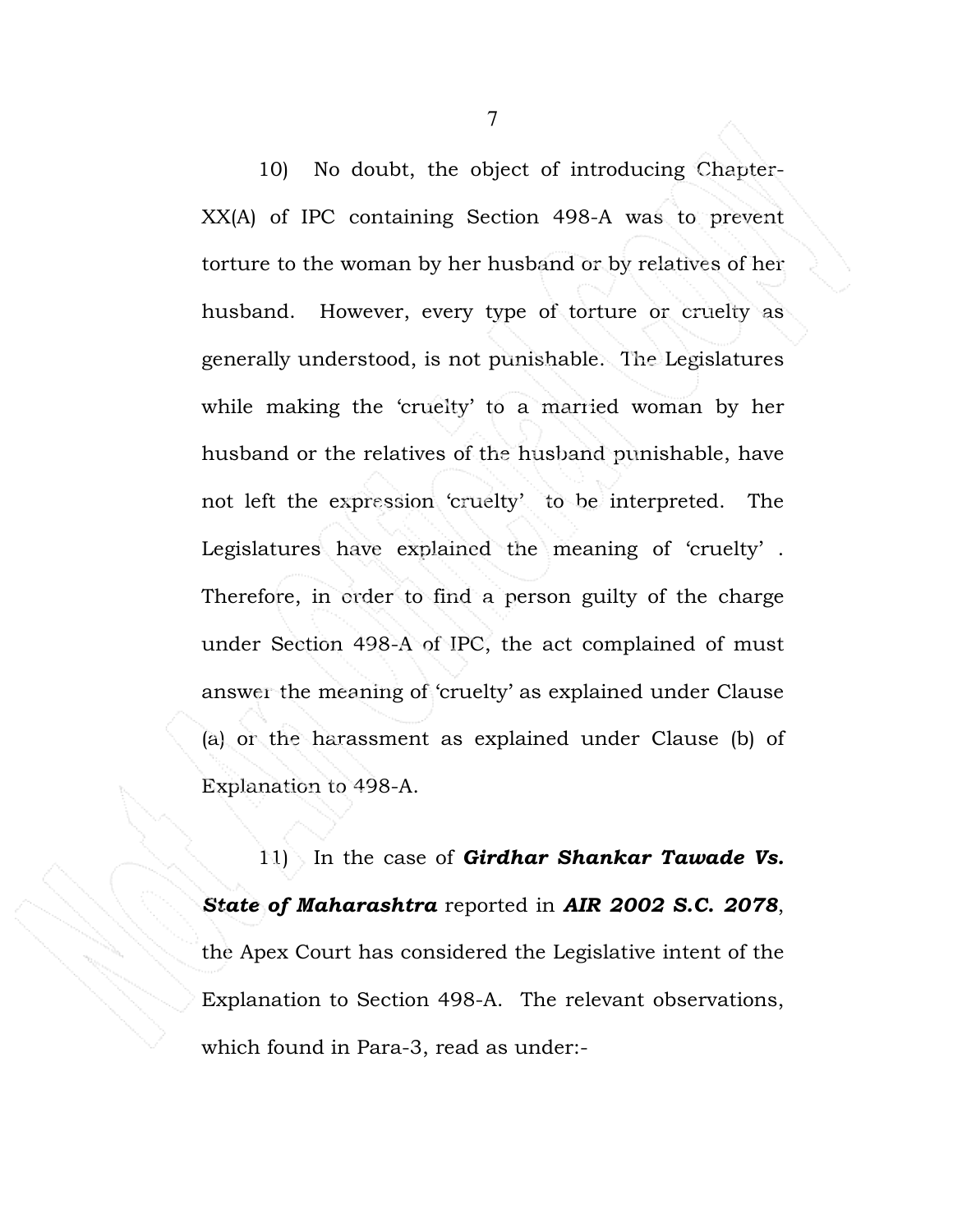"3. The basic purport of the statutory provision is to avoid 'cruelty' which stands defined by attributing a specific statutory meaning attached thereto as noticed herein before. Two specific instances have been taken note of in order to ascribe a meaning to the word 'cruelty' as is expressed by the legislatures: Whereas Explanation (a) involves three specific situations viz., (i) to drive the woman to commit suicide or (ii) to cause grave injury or (iii) danger to life, limb or health, both mental and physical, and thus involving a physical torture or atrocity, in Explanation (b) there is absence of physical injury but the legislature thought it fit to include only coercive harassment which obviously as the legislative intent expressed is equally heinous to match the physical injury: whereas one is patent, the other one is latent but equally serious in terms of the provisions of the statute since the same would also embrace the attributes of 'cruelty' in terms of Section 498- A."

The Apex Court in the aforesaid decision has also considered the question as to whether the charges under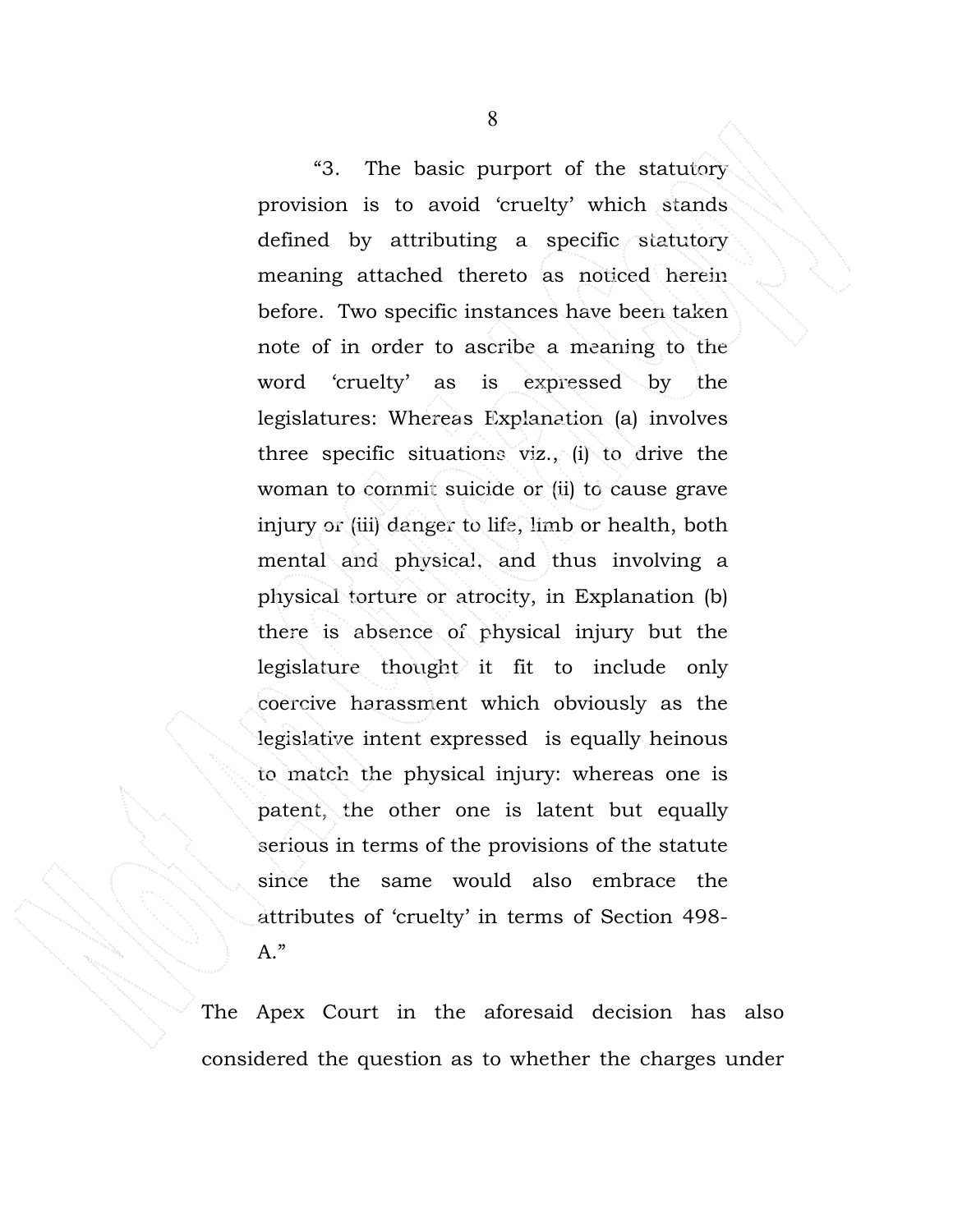Section 306 and 498-A of IPC are independent of each other and whether the acquittal of one lead to acquittal of the other also. Answering the said question in the negative the Apex Court has held that the two charges are independent of each other and acquittal of one charge does not lead to acquittal of the other and in order to justify the conviction under Section 498-A of IPC there must be available on record some material and cogent evidence. Their Lordships have further held in the said decision that, "If the case of suicide is left-out, then in that event question of applicability of Explanation (a) to Section 498-A would not arise- neither second limb to cause injury and danger to life or limb or health would be attracted". It is further observed therein that 'in any event the willful act or conduct ought to be the proximate cause in order to bring home the charge under Section 498-A and not de-hors the same'.

12) In **Smt.Sarla Prabhakar Waghmare Vs.** State of Maharashtra reported in 1990 Crl.L.J 407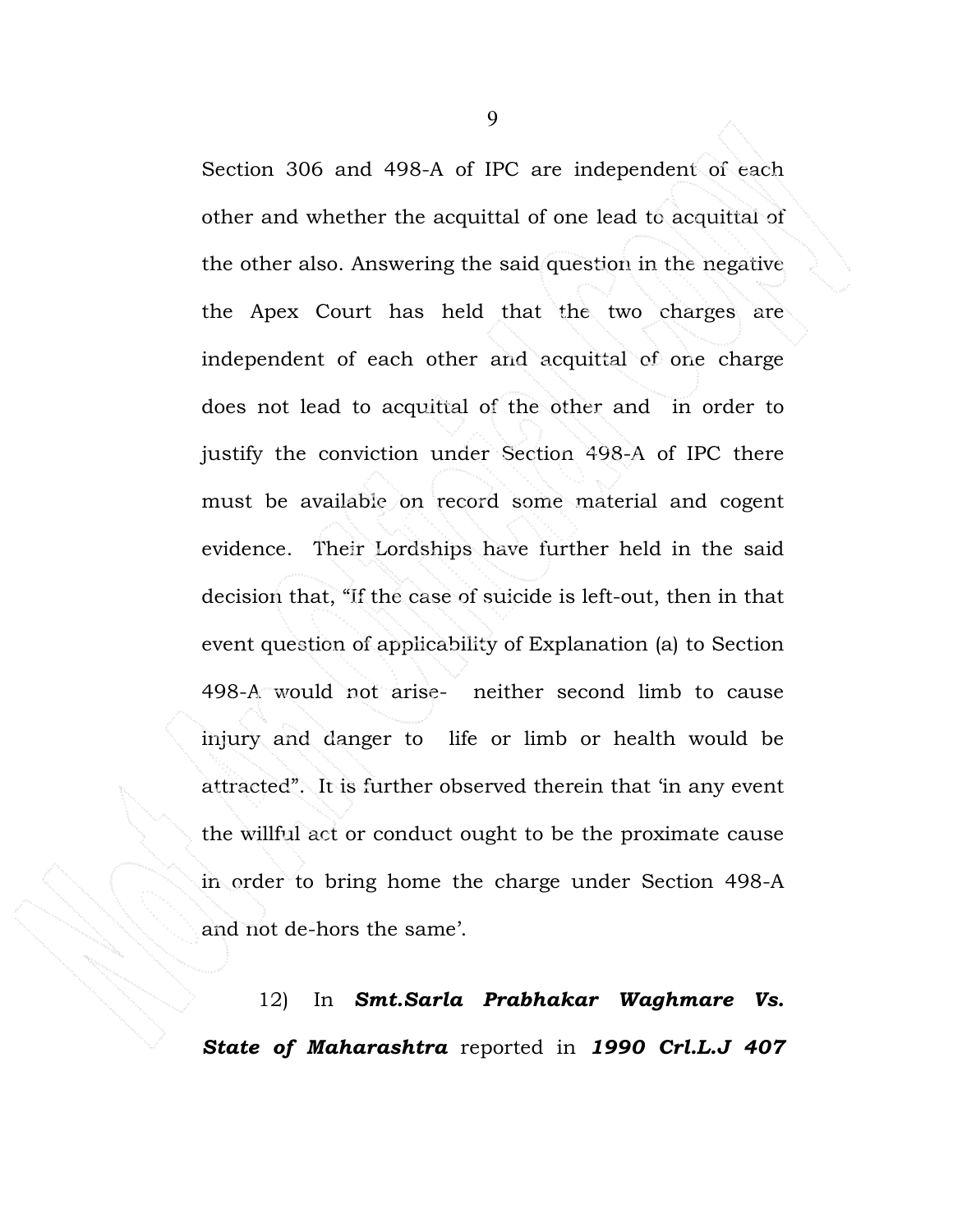**(Bombay High Court)**, having regard to the evidence on record has held that, the evidence does not conclusively establish that the beating and harassment was with a view to force the complainant to commit suicide or to fulfil the illegal demands of the non-applicants, therefore, the charge under Section 498-A of IPC is not made-out.

13) In the case of Shakson Belthissor Vs. State of Kerala reported in (2009)14 SCC 466, the Apex Court after referring to Section 498-A of IPC has held that, "In order to understand the meaning of the expression 'cruelty' as envisaged under Section 498-A, there must be such a conduct on the part of the husband or relatives of the husband of a woman which is of such a nature as to cause the woman to commit suicide or to cause grave injury or danger to life, limb or health whether mental or physic of the woman".

14) In the case on hand, though initially the death of the deceased was suspected as suicide and therefore, the case for the offence under Section 306 of IPC was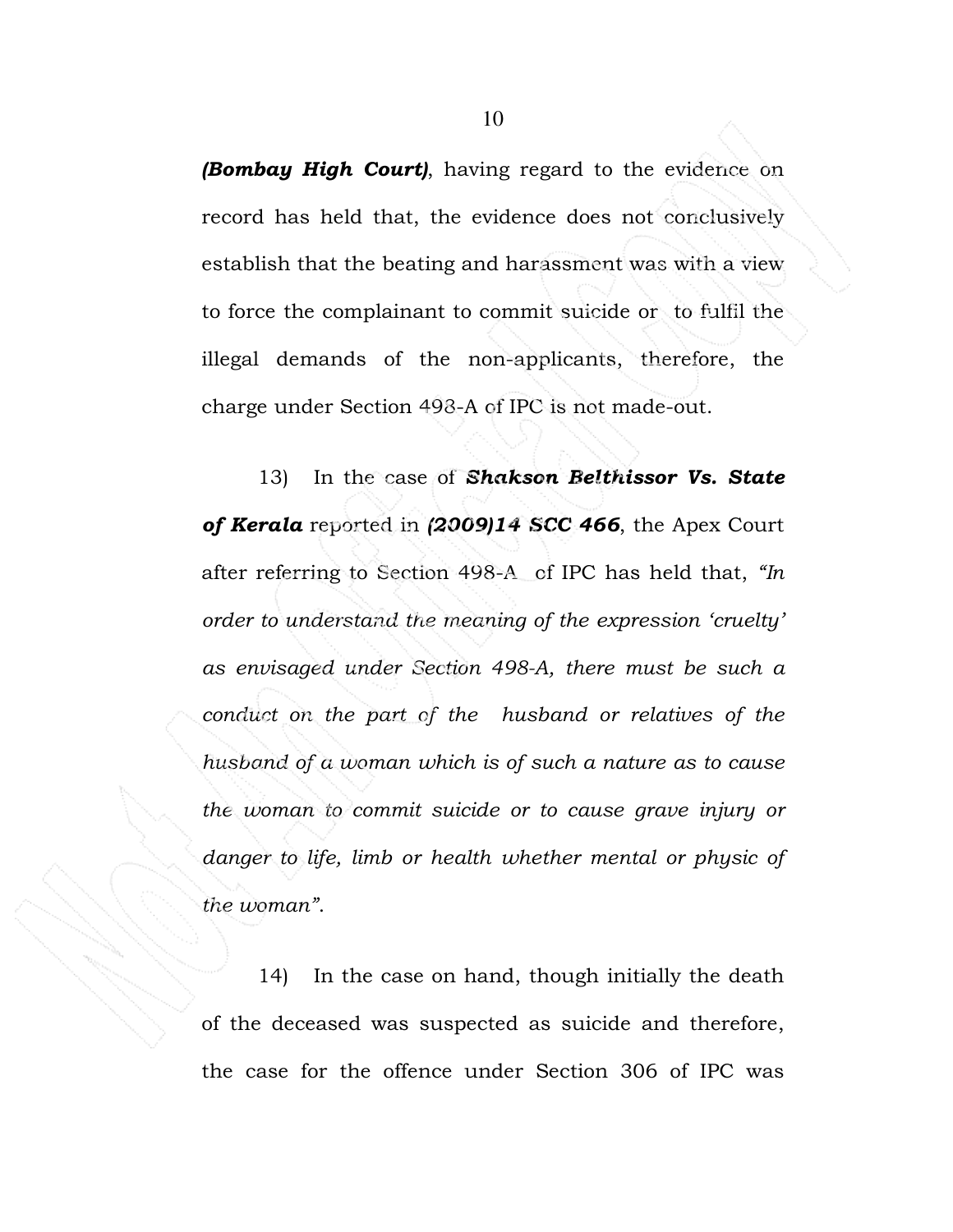registered, later on the basis of the findings of the postmortem examination and also having regard to the opinion furnished by the Doctor as to the cause of death, the death was stated as homicidal and on that basis, the accused was charged for the offence punishable under Section 302 of IPC. The trial Court recorded a finding that the evidence on record established the death of the deceased as homicidal and not as suicidal. Nevertheless, the trial Court did not find positive evidence to find the appellant guilty of the charge for the offence punishable under Section 302 of IPC. Thus, the death of the deceased was not suicidal.

15) Assuming for the purpose of argument that the evidence on record as referred to by the learned Sessions Judge indicated that the appellant was beating the deceased under intoxication of liquor, there is no indication that such beating was with a view to force the deceased either to commit suicide or to cause grievous injury to her life, limb or health. It is not the say of any of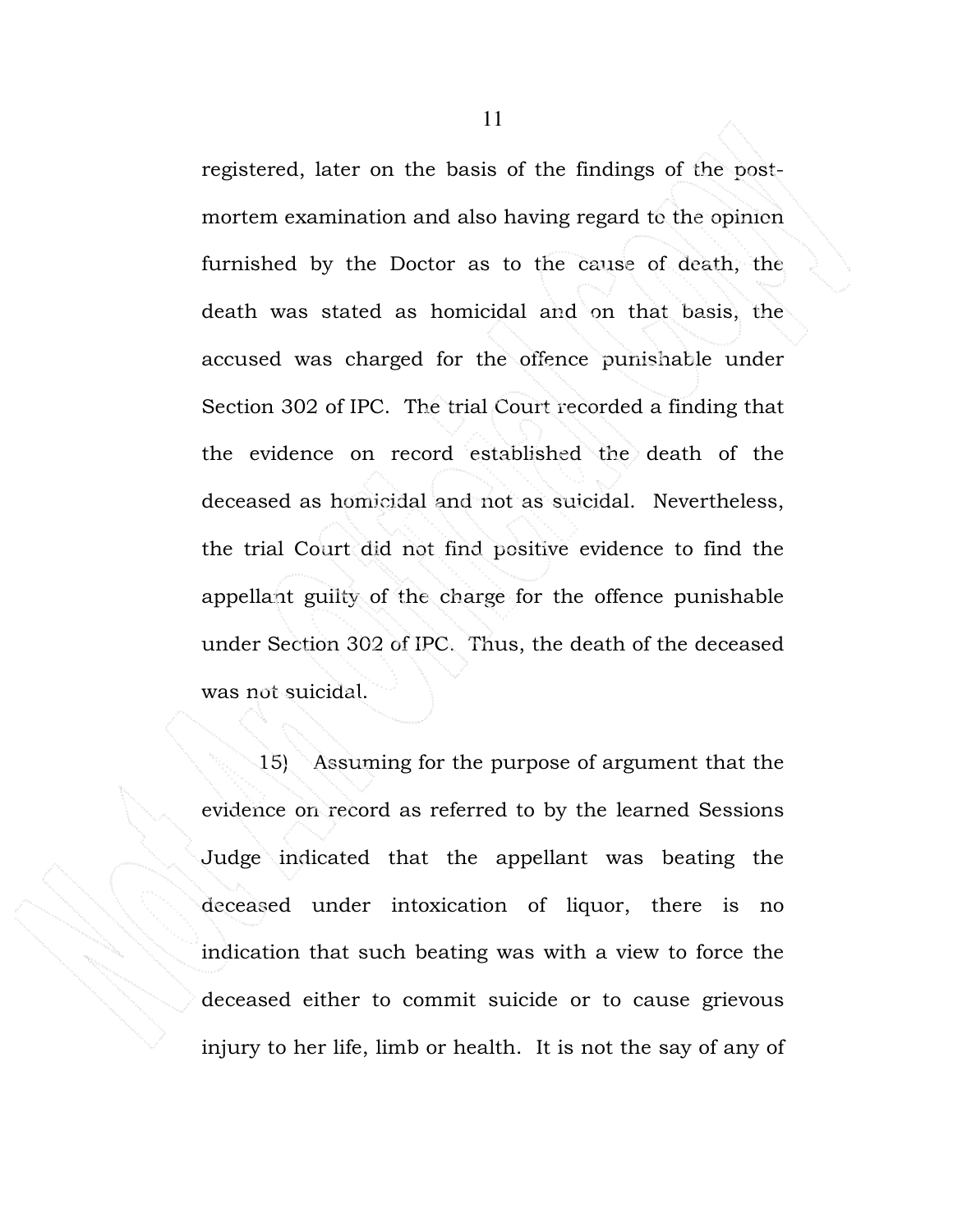the witnesses that the deceased at any point of time attempted to commit suicide or to cause grave injury to herself. Therefore, the torture or physical beating by the appellant as spoken to by the witnesses cannot be treated as 'cruelty' within the meaning of Clause (a) of Explanation to Section 498-A to find him guilty for the said charge.

16) In fact the evidence of the parents and other relatives of the deceased indicates that since the marriage of the deceased with the accused was without their consent, after the marriage, they had not maintained any relationship with her and they were not on visiting terms. They have made categorical statements that the deceased was not visiting them and she was not informing them anything about the alleged torture meted-out to her. According to these witnesses, they learnt about it from the villagers. Therefore, their evidences in this regard are in the nature of hear-say, which is not admissible and no reliance can be placed thereon. The only evidence which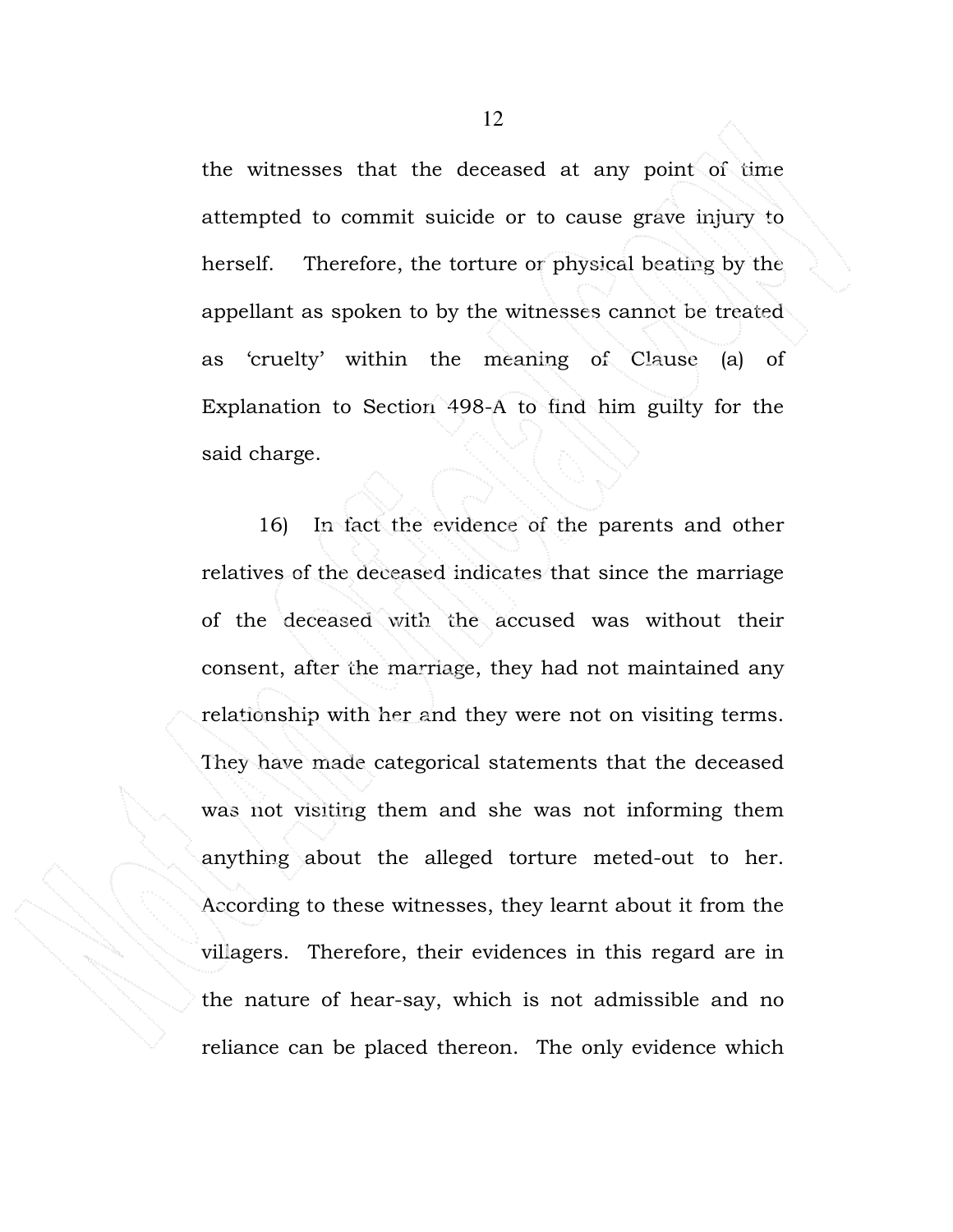could probably be termed as primary evidence was the evidence of PWs.11 & 13, who are stated to be residing nearer to the house of the accused. Even their evidence with regard to the alleged assault by the accused on the deceased on the fateful day has been disbelieved by the learned Sessions Judge. Therefore, on the strength of the evidence of PWs.11 & 13, it is highly difficult to come to the conclusion that the appellant had tortured the deceased by physically assaulting her. However, even if it is accepted that their evidence would establish the said fact, as noticed supra, since the beating of the deceased by the accused and thereby subjecting her to torture was not the proximate cause for the death of the deceased, the act on the part of the appellant cannot be termed as 'cruelty' within the meaning of Clause (a) of Explanation to Section 498-A. This aspect of the matter has been completely lost sight of by the learned Sessions Judge. The learned Sessions Judge has attributed an ordinary meaning to the expression 'cruelty' forgetting that the expression 'cruelty' has been defined under the statute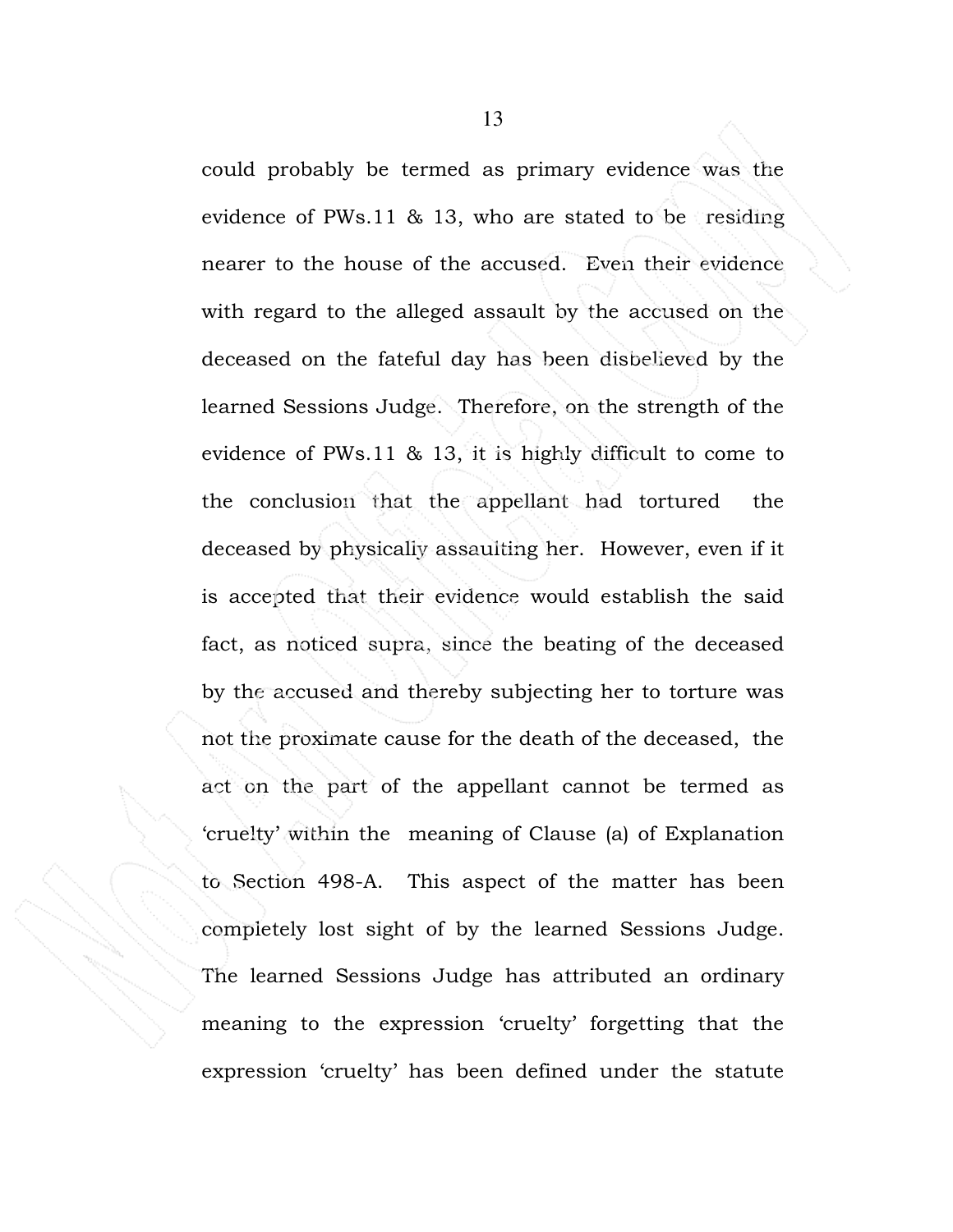giving a specific meaning and it is only when the alleged act answers the said meaning, it would become the offence punishable under the said section. Therefore, the judgment of conviction recorded by the learned Sessions Judge convicting the appellant for the offence punishable under Section 498-A of IPC is perverse and illegal and it suffers from infirmity, as such, it cannot be sustained. Hence, the judgment under appeal calls for interference by this Court and the appellant is entitled for an order of acquittal.

17) In the result, the appeal is allowed. The judgment of conviction and order of sentence dated 31.03.2005 passed by the Additional Sessions Judge and Presiding Officer, Fast Track Court-III. Hassan, in S.C. No.111/2004 convicting the appellant/accused for the offence punishable under Section 498-A is hereby set aside. The appellant/accused is acquitted of the said charge.